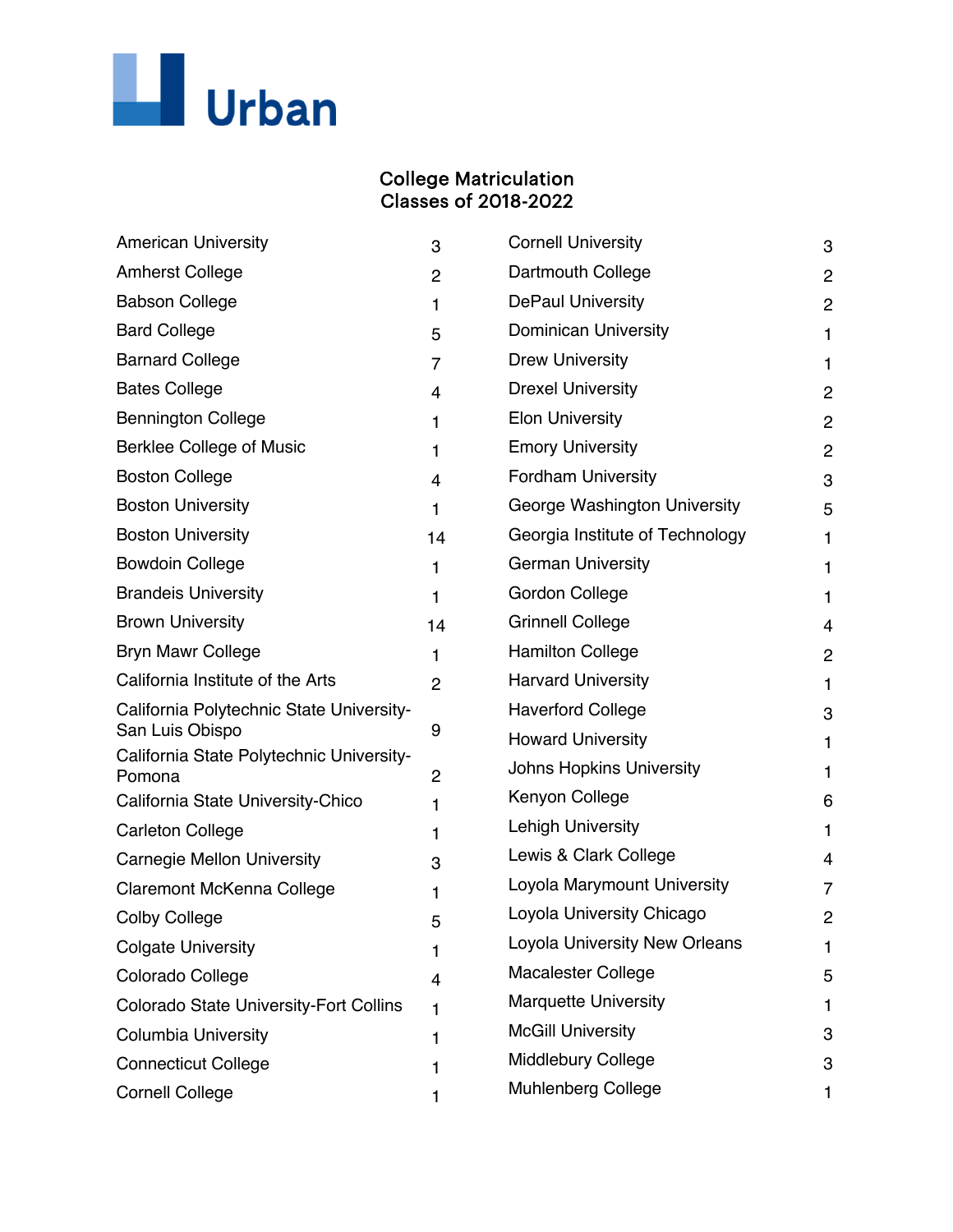| <b>New York University</b>             | 19             | University of Calif                      |
|----------------------------------------|----------------|------------------------------------------|
| Northeastern University                | 17             | University of Calif                      |
| Northwestern University                | 3              | University of Calif                      |
| <b>Oberlin College</b>                 | 12             | University of Calif                      |
| Occidental College                     | 10             | University of Calif                      |
| <b>Pitzer College</b>                  | 13             | University of Calif                      |
| Pomona College                         | 6              | University of Calif                      |
| <b>Princeton University</b>            | 4              | University of Calif                      |
| <b>Reed College</b>                    | 6              | University of Chic                       |
| Rhode Island School of Design          | 4              | University of Colc                       |
| Rose-Hulman Institute of Technology    | 1              | University of Con                        |
| <b>Saint Louis University</b>          | 1              | University of Den                        |
| Saint Mary's College of California     | 1              | University of Illinc                     |
| San Francisco State University         | 2              | Champaign                                |
| San Jose State University              | 1              | University of Mas                        |
| Santa Barbara City College             | 3              | University of Mich                       |
| Santa Clara University                 | 5              | University of New                        |
| Sarah Lawrence College                 | 4              | University of Nort                       |
| School of the Art Institute of Chicago | $\overline{c}$ | University of Oreg                       |
| <b>Scripps College</b>                 | 5              | University of Pen                        |
| <b>Seattle University</b>              | 3              | University of Pen                        |
| <b>Skidmore College</b>                | 8              | University of Red                        |
| <b>Smith College</b>                   | 3              | University of Rocl                       |
| Sonoma State University                | 1              | University of San                        |
| Spelman College                        | 2              | University of San                        |
| <b>Stanford University</b>             | 5              | University of Sout                       |
| <b>Swarthmore College</b>              | 1              | University of St A<br>University of Utah |
| <b>Syracuse University</b>             | 3              | University of Verr                       |
| <b>Texas Christian University</b>      | 1              | University of Virgi                      |
| The College of Wooster                 | 1              | University of Was                        |
| The New School                         | 6              | University of Wiso                       |
| <b>Tufts University</b>                | 10             | Vassar College                           |
| <b>Tulane University</b>               | 12             | <b>Wake Forest Univ</b>                  |
| <b>UK University</b>                   | 1              | <b>Washington Unive</b>                  |
| United States Air Force Academy        | 1              | <b>Wellesley College</b>                 |
| <b>University College Dublin</b>       | 1              | <b>Wesleyan Univers</b>                  |
| University of British Columbia         | 2              | <b>Whitman College</b>                   |
|                                        |                |                                          |

| University of California-Berkeley              | 5              |  |
|------------------------------------------------|----------------|--|
| University of California-Davis                 | 6              |  |
| University of California-Irvine                | 1              |  |
| University of California-Los Angeles           | 19             |  |
| University of California-Riverside             | 1              |  |
| University of California-San Diego             | 2              |  |
| University of California-Santa Barbara         | 2              |  |
| University of California-Santa Cruz            | 9              |  |
| University of Chicago                          | 3              |  |
| University of Colorado Boulder                 | $\overline{7}$ |  |
| University of Connecticut                      | 1              |  |
| University of Denver                           | 1              |  |
| University of Illinois at Urbana-<br>Champaign | 1              |  |
| University of Massachusetts-Amherst            | 2              |  |
| University of Michigan-Ann Arbor               | 4              |  |
| University of New Mexico                       | $\mathbf{1}$   |  |
| University of North Carolina Wilmington        | 1              |  |
| University of Oregon                           | 9              |  |
| University of Pennsylvania                     | 4              |  |
| University of Pennsylvania                     | $\mathbf{1}$   |  |
| University of Redlands                         | 2              |  |
| University of Rochester                        | 5              |  |
| University of San Diego                        | 2              |  |
| University of San Francisco                    | 1              |  |
| University of Southern California              | 5              |  |
| University of St Andrews                       | 3              |  |
| University of Utah                             | 1              |  |
| University of Vermont                          | 1              |  |
| University of Virginia                         | 1              |  |
| University of Washington-Seattle               | 7              |  |
| University of Wisconsin-Madison                | 5              |  |
| Vassar College                                 | $\overline{2}$ |  |
| <b>Wake Forest University</b>                  | 4              |  |
| <b>Washington University in St Louis</b>       | 5              |  |
| <b>Wellesley College</b>                       | 5              |  |
| <b>Wesleyan University</b>                     |                |  |
| Whitman College                                |                |  |